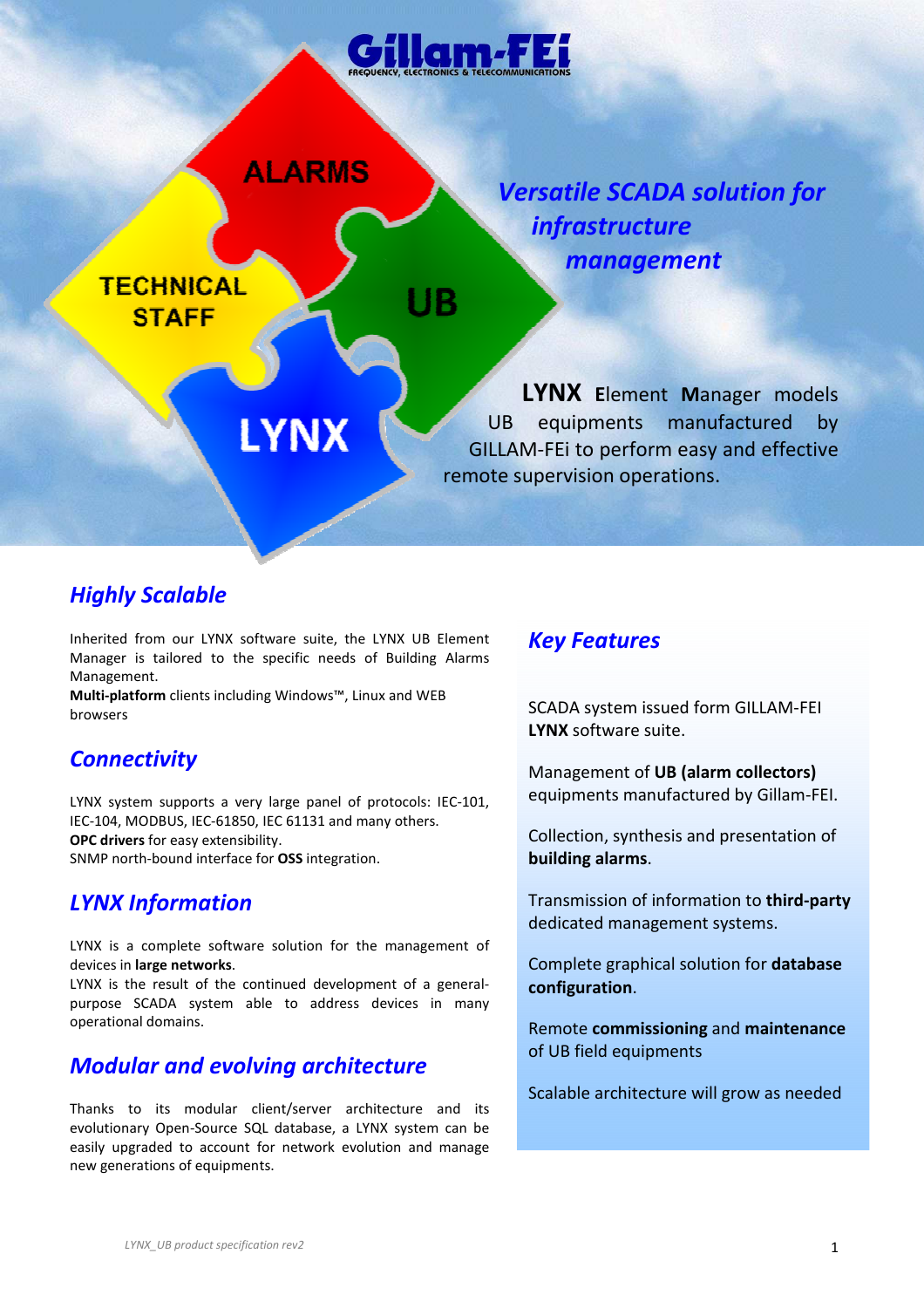

As an open and modular system, including OPC connectivity, Sync Manager can monitor and remote-control 3<sup>rd</sup> party network elements with adequate drivers, providing a seamless and integrated fault management. LYNX can be configured in **hot-standby** mode with **redundant servers** and **redundant LAN**.

## *Integrated Infrastructure management*

Large network infrastructure as owned by Telecom operators is composed of numerous network (switching) equipments deployed in several facilities spread on a nation-wide scale. These complex infrastructures must be permanently monitored to ensure the quality of service required by the customers. Alarms are generated by network equipments, as well as by physical environment monitoring sensors (smoke, water, temperature, intrusion into buildings, power supply, …). Collecting and reporting these alarms is performed by UB. I/Os are in turn collected by LYNX Element Manager, which aggregates and synthesizes data to present a clear and efficient information to the end-user :

- Alert supervisors of failures requiring special attention.
- Give hints on suspect operating conditions to detect problems before they occur.
- Provide graphical tools to observe and control field equipments and notify events.
- Log and archive events for long term analysis.
- Synthesize events and their consequences to simplify effective choices made by system administrators.
- Automate repetitive tasks for maintenance, statistical computations, …
- Provide high availability: Element Manager relies on Hot-Standby servers to guarantee continuous remote management operations in case of a server hardware failure.



### *Main view*

**LYNX** main view displays comprehensive information about the network health.

Alarms counters with severity provide instant access to network elements in detailed views.

A hierarchical and interactive graphical map of the network highlights pending problems. Details of the network appear through easy navigation steps. Any network element can be reached in a few clicks.

Shortcuts to key views and alarm synthesis functionalities based on real-time information help navigation in large networks.

# *Equipments views*

**LYNX** provides detailed graphical "front-panel like" views of managed UB equipments with dynamic information.

Such views are automatically built and updated with actual equipments configuration, provisioning and real-time states.

Colours and frames highlight faults and help operators focus on problems by severity levels.

An equipment view is fully interactive. Graphical elements are mouse sensitive, provide contextual information and allow access to detailed information and remote-control operations with respect to the operator's profile.

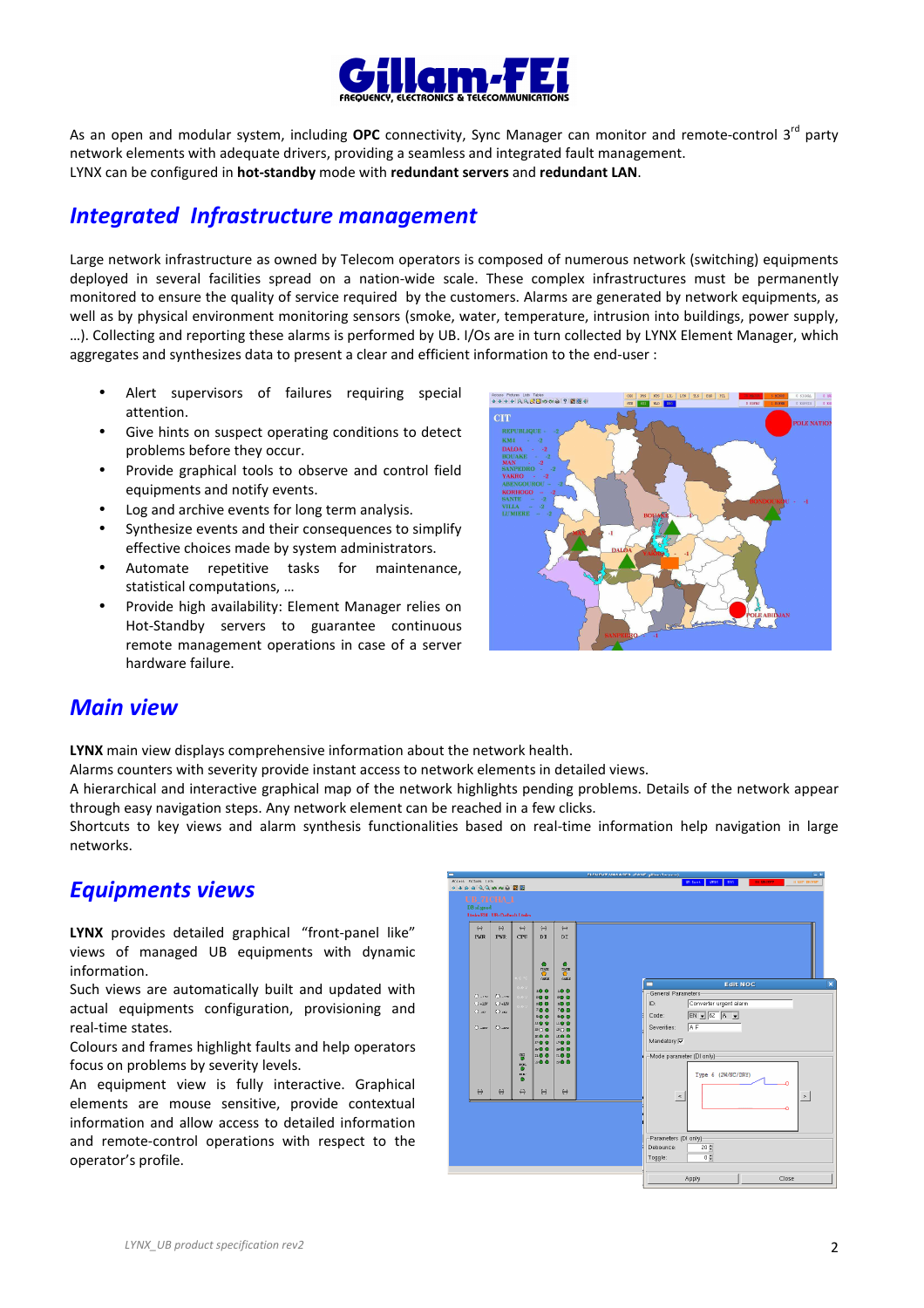

# *Data Model & Automated provisioning*

LYNX Configuration Manager allows administrators to prepare and modify the network database: network elements configuration, topological links, geographical information (GIS). Hierarchical layouts and filtering helpers facilitate data navigation and retrieval. Configuration possibilities are restricted to the operator's profile.

At LYNX level, a library of monitored devices is built with the different equipment being modelled as objects. Physical properties (type of physical contact, debounce time, toggle rejection, …) and general properties (state definition, alarm level, user instructions, …) are defined.

| n<br><b>UB</b> detail                                                                       |                 |             |            |                  |  |
|---------------------------------------------------------------------------------------------|-----------------|-------------|------------|------------------|--|
| ID: UB_GILLAM                                                                               |                 |             |            |                  |  |
| <b>Ed IO definitions</b> Su Equipments <b>(2)</b> Parameters © Communication Q Localization |                 |             |            |                  |  |
|                                                                                             |                 |             |            |                  |  |
| Filter:                                                                                     |                 |             |            |                  |  |
| ID                                                                                          | COW - ROOM / DI | <b>TYPE</b> | <b>NOC</b> | $\boldsymbol{x}$ |  |
| E UB GILLAM                                                                                 |                 | <b>UB</b>   |            | 13               |  |
| + High Tension Board (01)                                                                   | 41GAZ - 01A001  | EQPT        |            |                  |  |
| - High tension absent                                                                       | DI CARD 1,1     | DI          | EN020.B.01 | 37               |  |
| High tension failure                                                                        | DI CARD 1,2     | DI.         | EN021.A.01 | 40               |  |
| E- 230VAC No-Break (01)                                                                     | 41GAZ - 01A001  | EQPT        |            |                  |  |
| - No low tension on no-break                                                                | DI CARD 1,3     | DI          | EN050.B.01 | 43               |  |
| - No-break urgent alarm                                                                     | DI CARD 1.4     | DI.         | EN052.A.01 | 46               |  |
| -- No-break not urgent alarm                                                                | DI CARD 1,5     | DI          | EN053.C.01 | 49               |  |
|                                                                                             |                 |             |            |                  |  |
|                                                                                             |                 |             |            |                  |  |
|                                                                                             |                 |             |            |                  |  |
|                                                                                             |                 |             |            |                  |  |
|                                                                                             |                 |             |            |                  |  |
|                                                                                             |                 |             |            |                  |  |
|                                                                                             |                 |             |            |                  |  |
|                                                                                             |                 |             |            |                  |  |
|                                                                                             |                 |             |            |                  |  |
|                                                                                             |                 |             |            |                  |  |
|                                                                                             |                 |             |            |                  |  |
|                                                                                             |                 |             |            |                  |  |
|                                                                                             |                 |             |            |                  |  |
|                                                                                             |                 |             |            |                  |  |
|                                                                                             |                 |             |            |                  |  |
|                                                                                             |                 |             |            |                  |  |
|                                                                                             |                 |             |            |                  |  |
| Update                                                                                      | Sync            |             | Close      |                  |  |

For each specific UB, the user selects the monitored devices. LYNX ensure efficient use of hardware resources (DI attribution) and proceeds to inputs integrity checks. LYNX ensures database coherence and provisions the remote UB automatically.

| <b>UB</b> detail                                                                       |      |             |                 |           |  |
|----------------------------------------------------------------------------------------|------|-------------|-----------------|-----------|--|
| ID: UB_GILLAM                                                                          |      |             |                 |           |  |
| <b>Co</b> iO definitions<br>SEquipments & Parameters (@ Communication   O Localization |      |             |                 |           |  |
| Filter:                                                                                |      |             |                 |           |  |
| ID                                                                                     | POS  | <b>TYPE</b> | <b>NOC</b>      | $\pmb{x}$ |  |
| <b>E-UB GILLAM</b>                                                                     |      | UB          | 13              |           |  |
| <b>BO</b> CPU CARD                                                                     |      | CPU         |                 | 187       |  |
| □ DI CARD 1 (17/24)                                                                    |      | D124        |                 | 35        |  |
| High tension absent                                                                    | 1,1  | DI          | EN020.B.01      | 37        |  |
| S High tension failure                                                                 | 1.2  | DI          | EN021.A.01      | 40        |  |
| No low tension on no-break                                                             | 1.3  | DI          | EN050.B.01      | 43        |  |
| No-break urgent alarm                                                                  | 1.4  | DI          | EN052.A.01      | 46        |  |
| No-break not urgent alarm                                                              | 1.5  | DI          | EN053.C.01      | 49        |  |
| CARD.DI 1.6                                                                            | 1.6  | DI          | UNUSED          | 52        |  |
| CARD.DI 1.7<br>×                                                                       | 17   | Ъī          | <b>UNUSABLE</b> | 55        |  |
| CARD.DI 1.8<br>×                                                                       | 1.8  | DI          | UNUSABLE        | 58        |  |
| CARD.DI 1:9<br>×                                                                       | 1.9  | DI          | UNUSABLE        | 61        |  |
| CARD.DI 1.10                                                                           | 1.10 | DI          | UNUSED          | 64        |  |
| CARD.DI 1.11                                                                           | 1.11 | DI          | <b>UNUSED</b>   | 67        |  |
| CARD.DI 1.12                                                                           | 1.12 | D1          | UNUSED          | 70        |  |
| CARD.DI 1.13                                                                           | 1.13 | DI          | UNUSED          | 73        |  |
| CARD.DI 1.14                                                                           | 1.14 | DI          | UNUSED          | 76        |  |
| CARD.DI 1.15                                                                           | 1.15 | DI          | UNUSED          | 79        |  |
| CARD.DI 1.16                                                                           | 1.16 | DI          | UNUSED          | 82        |  |
| CARD.DI 1.17                                                                           | 1.17 | DI          | UNUSED          | 85        |  |
| CARD.DI 1.18                                                                           | 1.18 | DI          | UNUSED          | 88        |  |
| CARD.DI 1.19                                                                           | 1.19 | DI          | UNUSED          | 91        |  |
| CARD.DI 1.20                                                                           | 1.20 | DI          | UNUSED          | 94        |  |
| CARD.DI 1.21                                                                           | 1.21 | DI          | UNUSED          | 97        |  |
| CARD DL1.22                                                                            | 122  | nı.         | <b>IMIRED</b>   | 100       |  |
| Update                                                                                 |      | Sync        |                 | Close     |  |

### *Fault Management*

LYNX Alarms Manager handles events, messages and status information from all network elements.

Events and alarms are displayed using a set of predefined colours and formats for rapid intelligibility.

Hints and operational information help operators fixing problems.

Up to 1.000.000 events are logged for long-term analysis and correlation.

Alarms prioritisation and extensive "on-the-fly" filtering functionalities allows for instant and effective problem solving.

| DATE TIME<br>ELMT<br>LABEL<br>LABEL.<br>US EQPT NAME<br>US TYPE<br>BAY<br>16/08/12 10:33:57<br>Gillam<br>$-1013 - 5$<br><b>USSOEP</b><br><b>BAY COM</b><br>UNIT CON STATE<br>$-1013$<br>16/08/12 10:33:55<br>Gillam<br>$-5$<br><b>USSGEP</b><br>BAY COM<br>UNIT COM STATE<br>16/08/12 10:33:54<br>Gillam<br>$-1013 - 5$<br><b>US50EP</b><br>16/08/12 10:33:54<br><b>USSOEP</b><br>Gillam<br>Gillan<br>$-1013 - 5$<br>16/08/12 10:33:54<br>Gillam<br>$-1013 - 5$<br>USSOEP<br>UNIT COM STATE<br>BAY COM<br>Gillam<br>$-1013$<br>16/08/12 10:33:54<br>$-5$<br><b>USSGEP</b><br>Gillan<br>$-1013$<br>16/08/12 10:33:52<br>$-5$<br><b>USSOEP</b><br><b>BAY COM</b><br>UNIT CON STATE<br>611132<br>$-1013$<br>$-5$<br>USSOEP<br>16/08/12 10:33:52<br>Gillam<br>$-1013 - 5$<br><b>USSOEP</b><br>16/08/12 10:33:52<br>BAY COM<br>UNIT COM STATE<br>Gillam<br>$-1013 - 5$<br>16/08/12 10:33:52<br><b>USSGEP</b><br>BAY COM<br>UNIT COM STATE<br>16/08/12 10:33:44<br>Gillan<br>$-1013 - 5$<br><b>USSGEP</b><br>16/08/12 10:33:41<br>Gillan<br>$-1013 - 5$<br>USSCEP<br>16/08/12 10:33:41<br>Gillam<br>Gillan<br>$-1013 - 5$<br><b>USSOEP</b><br>$-1013 - 5$<br>16/08/12 10:33:41<br>Gillam<br><b>USSGEP</b><br><b>BAY COM</b><br>UNIT COM STATE<br>$-1013$<br>16/08/12 10:33:40<br>Gillam<br>$-5$<br><b>USSCEP</b><br>BAY COM<br>UNIT COM STATE<br>Gillam<br>16/08/12 10:33:40<br>$-1013$<br>$-5$<br>USSGEP<br>$-1613$<br>$-5$<br>16/08/12 10:33:38<br>Gillan<br><b>USSOEP</b><br><b>BAY COM</b><br>UNIT COM STATE<br>$0.11$ lan<br>$-1013$<br>USSOEP<br>16/08/12 10:33:38<br>$-15$<br>$-1013$<br>16/08/12 10:33:38<br>Gillan<br>$-5$<br><b>USSGEP</b><br>BAY COM<br>UNIT COM STATE<br>16/08/12 10:33:38<br>Gillan<br>$-1013 - 5$<br><b>USSGEP</b><br>BAY COM<br>UNIT COM STATE<br>$-1013$<br>16/08/12 10:32:43<br>Gillam<br>$-5$<br><b>USSGEP</b><br><b>BAY COM</b><br>UNIT COM STATE<br>16/08/12 10:32:38<br>Gillam<br>$-1013 - 9$<br>UNISYNC<br><b>BAY SSU</b><br>UNIT COM STATE<br>16/08/12 10:23:00<br>Gillam<br>$-1013$<br>$-5$<br><b>USSGEP</b><br>BAY POUT<br><b>OUTPUT CARD 1</b><br>16/08/12 10:22:31<br><b>Gillas</b><br>$-1013$<br>$-5$<br><b>US5GEP</b><br>BAY POUT<br>OUTPUT CARD 1<br>16/08/12 10:22:19<br>Gillam<br>$-1013$<br><b>USSGEP</b><br>$-5$<br>BAY POUT<br><b>OUTPUT CARD 1</b><br>Output card in Simplex Mo<br>16/08/12 10:22:19<br>$-1013$<br>Gillam<br>$-5$<br><b>USSGEP</b><br>BAY POUT<br>OUTPUT CARD 2<br>Unequipped with necessary<br>16/08/12 10:22:19<br>Gillam<br>$-1013$<br><b>US5GEP</b><br>No satellite detected<br>$-5$<br>BAY IOP<br>GPS 1 modif 3SR<br>16/08/12 10:22:19<br>Gillas<br>$-1613$<br>$-5$<br><b>US5GEP</b><br>BAY TOP<br>TOP modif 3SR<br>16/08/12 10:22:19<br>Gillam<br>$-1013$<br>$-5$<br><b>USSGEP</b><br>BAY COM<br>US5Ge COM card<br>IOP2 removed from service<br>6111m<br>$-1013$<br>$-5$<br><b>USSGEP</b><br>16/08/12 10:22:19<br>BAY OSC<br>Gillam<br>$-1013 - 5$<br><b>US5GEP</b><br>BAY POUT<br>16/08/12 10:22:15<br>OUTPUT CARD 2<br>STATE OUTPUT CARD<br>16/08/12 10:22:13<br>Gillam<br>$-1013 - 5$<br><b>US5GEP</b><br>BAY POUT<br>OUTPUT CARD 2<br>$-1013 - 5$<br>16/08/12 10:22:03<br>Gillam<br>USSARP<br><b>BAY POIFF</b><br>STATE OUTPUT CARD<br>OUTPUT CARD 1<br>Gillam<br>$-1013 - 5$<br><b>USSGEP</b><br>16/08/12 10:21:46<br>BAY POUT<br>OUTPUT CARD 1<br>$-1013 - 9$<br>16/08/12 10:21:26<br>Gillam<br>UNISYNC<br><b>BAY SSU</b><br>UNIT COM STATE<br>16/08/12 10:21:26<br>Gillam<br>$-1013$<br>$-9$<br>UNISYNC<br><b>BAY SSU</b><br>UNIT COM STATE<br>16/08/12 10:20:57<br>Gillam 2<br>$-101$<br><b>USSGENP</b><br>OUT 8<br><b>FBM-002-</b><br>$-7$<br>POLTE<br>Freq. error greater than<br>16/08/12 10:15:37 |                  |               | ☆★子台         |
|-----------------------------------------------------------------------------------------------------------------------------------------------------------------------------------------------------------------------------------------------------------------------------------------------------------------------------------------------------------------------------------------------------------------------------------------------------------------------------------------------------------------------------------------------------------------------------------------------------------------------------------------------------------------------------------------------------------------------------------------------------------------------------------------------------------------------------------------------------------------------------------------------------------------------------------------------------------------------------------------------------------------------------------------------------------------------------------------------------------------------------------------------------------------------------------------------------------------------------------------------------------------------------------------------------------------------------------------------------------------------------------------------------------------------------------------------------------------------------------------------------------------------------------------------------------------------------------------------------------------------------------------------------------------------------------------------------------------------------------------------------------------------------------------------------------------------------------------------------------------------------------------------------------------------------------------------------------------------------------------------------------------------------------------------------------------------------------------------------------------------------------------------------------------------------------------------------------------------------------------------------------------------------------------------------------------------------------------------------------------------------------------------------------------------------------------------------------------------------------------------------------------------------------------------------------------------------------------------------------------------------------------------------------------------------------------------------------------------------------------------------------------------------------------------------------------------------------------------------------------------------------------------------------------------------------------------------------------------------------------------------------------------------------------------------------------------------------------------------------------------------------------------------------------------------------------------------------------------------------------------------------------------------------------------------------------------------------------------------------------------------------------------------------------------------------------------------------------------------------------------------------------------------------------------------------------------------------------------------------------------------------------------------------------------------------|------------------|---------------|--------------|
|                                                                                                                                                                                                                                                                                                                                                                                                                                                                                                                                                                                                                                                                                                                                                                                                                                                                                                                                                                                                                                                                                                                                                                                                                                                                                                                                                                                                                                                                                                                                                                                                                                                                                                                                                                                                                                                                                                                                                                                                                                                                                                                                                                                                                                                                                                                                                                                                                                                                                                                                                                                                                                                                                                                                                                                                                                                                                                                                                                                                                                                                                                                                                                                                                                                                                                                                                                                                                                                                                                                                                                                                                                                                                   | <b>STATE</b>     | ALA LEV       | <b>OPER</b>  |
|                                                                                                                                                                                                                                                                                                                                                                                                                                                                                                                                                                                                                                                                                                                                                                                                                                                                                                                                                                                                                                                                                                                                                                                                                                                                                                                                                                                                                                                                                                                                                                                                                                                                                                                                                                                                                                                                                                                                                                                                                                                                                                                                                                                                                                                                                                                                                                                                                                                                                                                                                                                                                                                                                                                                                                                                                                                                                                                                                                                                                                                                                                                                                                                                                                                                                                                                                                                                                                                                                                                                                                                                                                                                                   | Not sel.         | MAJOR         |              |
|                                                                                                                                                                                                                                                                                                                                                                                                                                                                                                                                                                                                                                                                                                                                                                                                                                                                                                                                                                                                                                                                                                                                                                                                                                                                                                                                                                                                                                                                                                                                                                                                                                                                                                                                                                                                                                                                                                                                                                                                                                                                                                                                                                                                                                                                                                                                                                                                                                                                                                                                                                                                                                                                                                                                                                                                                                                                                                                                                                                                                                                                                                                                                                                                                                                                                                                                                                                                                                                                                                                                                                                                                                                                                   |                  | ACK.          |              |
|                                                                                                                                                                                                                                                                                                                                                                                                                                                                                                                                                                                                                                                                                                                                                                                                                                                                                                                                                                                                                                                                                                                                                                                                                                                                                                                                                                                                                                                                                                                                                                                                                                                                                                                                                                                                                                                                                                                                                                                                                                                                                                                                                                                                                                                                                                                                                                                                                                                                                                                                                                                                                                                                                                                                                                                                                                                                                                                                                                                                                                                                                                                                                                                                                                                                                                                                                                                                                                                                                                                                                                                                                                                                                   |                  | <b>SELECT</b> | ADMI         |
|                                                                                                                                                                                                                                                                                                                                                                                                                                                                                                                                                                                                                                                                                                                                                                                                                                                                                                                                                                                                                                                                                                                                                                                                                                                                                                                                                                                                                                                                                                                                                                                                                                                                                                                                                                                                                                                                                                                                                                                                                                                                                                                                                                                                                                                                                                                                                                                                                                                                                                                                                                                                                                                                                                                                                                                                                                                                                                                                                                                                                                                                                                                                                                                                                                                                                                                                                                                                                                                                                                                                                                                                                                                                                   |                  | IN SERV       | ADMI         |
|                                                                                                                                                                                                                                                                                                                                                                                                                                                                                                                                                                                                                                                                                                                                                                                                                                                                                                                                                                                                                                                                                                                                                                                                                                                                                                                                                                                                                                                                                                                                                                                                                                                                                                                                                                                                                                                                                                                                                                                                                                                                                                                                                                                                                                                                                                                                                                                                                                                                                                                                                                                                                                                                                                                                                                                                                                                                                                                                                                                                                                                                                                                                                                                                                                                                                                                                                                                                                                                                                                                                                                                                                                                                                   | Active           | <b>EOFMJ</b>  |              |
|                                                                                                                                                                                                                                                                                                                                                                                                                                                                                                                                                                                                                                                                                                                                                                                                                                                                                                                                                                                                                                                                                                                                                                                                                                                                                                                                                                                                                                                                                                                                                                                                                                                                                                                                                                                                                                                                                                                                                                                                                                                                                                                                                                                                                                                                                                                                                                                                                                                                                                                                                                                                                                                                                                                                                                                                                                                                                                                                                                                                                                                                                                                                                                                                                                                                                                                                                                                                                                                                                                                                                                                                                                                                                   |                  | <b>ACTIVE</b> |              |
|                                                                                                                                                                                                                                                                                                                                                                                                                                                                                                                                                                                                                                                                                                                                                                                                                                                                                                                                                                                                                                                                                                                                                                                                                                                                                                                                                                                                                                                                                                                                                                                                                                                                                                                                                                                                                                                                                                                                                                                                                                                                                                                                                                                                                                                                                                                                                                                                                                                                                                                                                                                                                                                                                                                                                                                                                                                                                                                                                                                                                                                                                                                                                                                                                                                                                                                                                                                                                                                                                                                                                                                                                                                                                   | Not sel          | <b>MAJOR</b>  |              |
|                                                                                                                                                                                                                                                                                                                                                                                                                                                                                                                                                                                                                                                                                                                                                                                                                                                                                                                                                                                                                                                                                                                                                                                                                                                                                                                                                                                                                                                                                                                                                                                                                                                                                                                                                                                                                                                                                                                                                                                                                                                                                                                                                                                                                                                                                                                                                                                                                                                                                                                                                                                                                                                                                                                                                                                                                                                                                                                                                                                                                                                                                                                                                                                                                                                                                                                                                                                                                                                                                                                                                                                                                                                                                   |                  | CHO US        | ADMI         |
|                                                                                                                                                                                                                                                                                                                                                                                                                                                                                                                                                                                                                                                                                                                                                                                                                                                                                                                                                                                                                                                                                                                                                                                                                                                                                                                                                                                                                                                                                                                                                                                                                                                                                                                                                                                                                                                                                                                                                                                                                                                                                                                                                                                                                                                                                                                                                                                                                                                                                                                                                                                                                                                                                                                                                                                                                                                                                                                                                                                                                                                                                                                                                                                                                                                                                                                                                                                                                                                                                                                                                                                                                                                                                   | Active           | <b>EOFMJ</b>  |              |
|                                                                                                                                                                                                                                                                                                                                                                                                                                                                                                                                                                                                                                                                                                                                                                                                                                                                                                                                                                                                                                                                                                                                                                                                                                                                                                                                                                                                                                                                                                                                                                                                                                                                                                                                                                                                                                                                                                                                                                                                                                                                                                                                                                                                                                                                                                                                                                                                                                                                                                                                                                                                                                                                                                                                                                                                                                                                                                                                                                                                                                                                                                                                                                                                                                                                                                                                                                                                                                                                                                                                                                                                                                                                                   |                  | <b>ACK</b>    | ADMI         |
|                                                                                                                                                                                                                                                                                                                                                                                                                                                                                                                                                                                                                                                                                                                                                                                                                                                                                                                                                                                                                                                                                                                                                                                                                                                                                                                                                                                                                                                                                                                                                                                                                                                                                                                                                                                                                                                                                                                                                                                                                                                                                                                                                                                                                                                                                                                                                                                                                                                                                                                                                                                                                                                                                                                                                                                                                                                                                                                                                                                                                                                                                                                                                                                                                                                                                                                                                                                                                                                                                                                                                                                                                                                                                   |                  | <b>ACTIVE</b> |              |
|                                                                                                                                                                                                                                                                                                                                                                                                                                                                                                                                                                                                                                                                                                                                                                                                                                                                                                                                                                                                                                                                                                                                                                                                                                                                                                                                                                                                                                                                                                                                                                                                                                                                                                                                                                                                                                                                                                                                                                                                                                                                                                                                                                                                                                                                                                                                                                                                                                                                                                                                                                                                                                                                                                                                                                                                                                                                                                                                                                                                                                                                                                                                                                                                                                                                                                                                                                                                                                                                                                                                                                                                                                                                                   |                  | <b>SELECT</b> | <b>ADMI</b>  |
|                                                                                                                                                                                                                                                                                                                                                                                                                                                                                                                                                                                                                                                                                                                                                                                                                                                                                                                                                                                                                                                                                                                                                                                                                                                                                                                                                                                                                                                                                                                                                                                                                                                                                                                                                                                                                                                                                                                                                                                                                                                                                                                                                                                                                                                                                                                                                                                                                                                                                                                                                                                                                                                                                                                                                                                                                                                                                                                                                                                                                                                                                                                                                                                                                                                                                                                                                                                                                                                                                                                                                                                                                                                                                   |                  | IN SERV       | <b>ADMT</b>  |
|                                                                                                                                                                                                                                                                                                                                                                                                                                                                                                                                                                                                                                                                                                                                                                                                                                                                                                                                                                                                                                                                                                                                                                                                                                                                                                                                                                                                                                                                                                                                                                                                                                                                                                                                                                                                                                                                                                                                                                                                                                                                                                                                                                                                                                                                                                                                                                                                                                                                                                                                                                                                                                                                                                                                                                                                                                                                                                                                                                                                                                                                                                                                                                                                                                                                                                                                                                                                                                                                                                                                                                                                                                                                                   | DB disalignment  | MAJOR         |              |
|                                                                                                                                                                                                                                                                                                                                                                                                                                                                                                                                                                                                                                                                                                                                                                                                                                                                                                                                                                                                                                                                                                                                                                                                                                                                                                                                                                                                                                                                                                                                                                                                                                                                                                                                                                                                                                                                                                                                                                                                                                                                                                                                                                                                                                                                                                                                                                                                                                                                                                                                                                                                                                                                                                                                                                                                                                                                                                                                                                                                                                                                                                                                                                                                                                                                                                                                                                                                                                                                                                                                                                                                                                                                                   | Active           | EOFMJ         |              |
|                                                                                                                                                                                                                                                                                                                                                                                                                                                                                                                                                                                                                                                                                                                                                                                                                                                                                                                                                                                                                                                                                                                                                                                                                                                                                                                                                                                                                                                                                                                                                                                                                                                                                                                                                                                                                                                                                                                                                                                                                                                                                                                                                                                                                                                                                                                                                                                                                                                                                                                                                                                                                                                                                                                                                                                                                                                                                                                                                                                                                                                                                                                                                                                                                                                                                                                                                                                                                                                                                                                                                                                                                                                                                   |                  | <b>ACTIVE</b> |              |
|                                                                                                                                                                                                                                                                                                                                                                                                                                                                                                                                                                                                                                                                                                                                                                                                                                                                                                                                                                                                                                                                                                                                                                                                                                                                                                                                                                                                                                                                                                                                                                                                                                                                                                                                                                                                                                                                                                                                                                                                                                                                                                                                                                                                                                                                                                                                                                                                                                                                                                                                                                                                                                                                                                                                                                                                                                                                                                                                                                                                                                                                                                                                                                                                                                                                                                                                                                                                                                                                                                                                                                                                                                                                                   | Not sel          | MAJOR         |              |
|                                                                                                                                                                                                                                                                                                                                                                                                                                                                                                                                                                                                                                                                                                                                                                                                                                                                                                                                                                                                                                                                                                                                                                                                                                                                                                                                                                                                                                                                                                                                                                                                                                                                                                                                                                                                                                                                                                                                                                                                                                                                                                                                                                                                                                                                                                                                                                                                                                                                                                                                                                                                                                                                                                                                                                                                                                                                                                                                                                                                                                                                                                                                                                                                                                                                                                                                                                                                                                                                                                                                                                                                                                                                                   |                  | CHO US        | <b>ADME</b>  |
|                                                                                                                                                                                                                                                                                                                                                                                                                                                                                                                                                                                                                                                                                                                                                                                                                                                                                                                                                                                                                                                                                                                                                                                                                                                                                                                                                                                                                                                                                                                                                                                                                                                                                                                                                                                                                                                                                                                                                                                                                                                                                                                                                                                                                                                                                                                                                                                                                                                                                                                                                                                                                                                                                                                                                                                                                                                                                                                                                                                                                                                                                                                                                                                                                                                                                                                                                                                                                                                                                                                                                                                                                                                                                   | Active           | <b>EOFMJ</b>  |              |
|                                                                                                                                                                                                                                                                                                                                                                                                                                                                                                                                                                                                                                                                                                                                                                                                                                                                                                                                                                                                                                                                                                                                                                                                                                                                                                                                                                                                                                                                                                                                                                                                                                                                                                                                                                                                                                                                                                                                                                                                                                                                                                                                                                                                                                                                                                                                                                                                                                                                                                                                                                                                                                                                                                                                                                                                                                                                                                                                                                                                                                                                                                                                                                                                                                                                                                                                                                                                                                                                                                                                                                                                                                                                                   |                  | <b>ACK</b>    | <b>ADMT</b>  |
|                                                                                                                                                                                                                                                                                                                                                                                                                                                                                                                                                                                                                                                                                                                                                                                                                                                                                                                                                                                                                                                                                                                                                                                                                                                                                                                                                                                                                                                                                                                                                                                                                                                                                                                                                                                                                                                                                                                                                                                                                                                                                                                                                                                                                                                                                                                                                                                                                                                                                                                                                                                                                                                                                                                                                                                                                                                                                                                                                                                                                                                                                                                                                                                                                                                                                                                                                                                                                                                                                                                                                                                                                                                                                   | DB disalignment  | MAJOR         |              |
|                                                                                                                                                                                                                                                                                                                                                                                                                                                                                                                                                                                                                                                                                                                                                                                                                                                                                                                                                                                                                                                                                                                                                                                                                                                                                                                                                                                                                                                                                                                                                                                                                                                                                                                                                                                                                                                                                                                                                                                                                                                                                                                                                                                                                                                                                                                                                                                                                                                                                                                                                                                                                                                                                                                                                                                                                                                                                                                                                                                                                                                                                                                                                                                                                                                                                                                                                                                                                                                                                                                                                                                                                                                                                   |                  | <b>ACK</b>    | ADKT         |
|                                                                                                                                                                                                                                                                                                                                                                                                                                                                                                                                                                                                                                                                                                                                                                                                                                                                                                                                                                                                                                                                                                                                                                                                                                                                                                                                                                                                                                                                                                                                                                                                                                                                                                                                                                                                                                                                                                                                                                                                                                                                                                                                                                                                                                                                                                                                                                                                                                                                                                                                                                                                                                                                                                                                                                                                                                                                                                                                                                                                                                                                                                                                                                                                                                                                                                                                                                                                                                                                                                                                                                                                                                                                                   |                  | CMDE NOK      |              |
|                                                                                                                                                                                                                                                                                                                                                                                                                                                                                                                                                                                                                                                                                                                                                                                                                                                                                                                                                                                                                                                                                                                                                                                                                                                                                                                                                                                                                                                                                                                                                                                                                                                                                                                                                                                                                                                                                                                                                                                                                                                                                                                                                                                                                                                                                                                                                                                                                                                                                                                                                                                                                                                                                                                                                                                                                                                                                                                                                                                                                                                                                                                                                                                                                                                                                                                                                                                                                                                                                                                                                                                                                                                                                   | DEPROV-Y         | <b>CMDE</b>   | ADMI         |
|                                                                                                                                                                                                                                                                                                                                                                                                                                                                                                                                                                                                                                                                                                                                                                                                                                                                                                                                                                                                                                                                                                                                                                                                                                                                                                                                                                                                                                                                                                                                                                                                                                                                                                                                                                                                                                                                                                                                                                                                                                                                                                                                                                                                                                                                                                                                                                                                                                                                                                                                                                                                                                                                                                                                                                                                                                                                                                                                                                                                                                                                                                                                                                                                                                                                                                                                                                                                                                                                                                                                                                                                                                                                                   |                  | <b>ACK</b>    | ADMI         |
|                                                                                                                                                                                                                                                                                                                                                                                                                                                                                                                                                                                                                                                                                                                                                                                                                                                                                                                                                                                                                                                                                                                                                                                                                                                                                                                                                                                                                                                                                                                                                                                                                                                                                                                                                                                                                                                                                                                                                                                                                                                                                                                                                                                                                                                                                                                                                                                                                                                                                                                                                                                                                                                                                                                                                                                                                                                                                                                                                                                                                                                                                                                                                                                                                                                                                                                                                                                                                                                                                                                                                                                                                                                                                   |                  | <b>ACK</b>    | ADMI         |
|                                                                                                                                                                                                                                                                                                                                                                                                                                                                                                                                                                                                                                                                                                                                                                                                                                                                                                                                                                                                                                                                                                                                                                                                                                                                                                                                                                                                                                                                                                                                                                                                                                                                                                                                                                                                                                                                                                                                                                                                                                                                                                                                                                                                                                                                                                                                                                                                                                                                                                                                                                                                                                                                                                                                                                                                                                                                                                                                                                                                                                                                                                                                                                                                                                                                                                                                                                                                                                                                                                                                                                                                                                                                                   |                  | <b>ACK</b>    | ADMI         |
|                                                                                                                                                                                                                                                                                                                                                                                                                                                                                                                                                                                                                                                                                                                                                                                                                                                                                                                                                                                                                                                                                                                                                                                                                                                                                                                                                                                                                                                                                                                                                                                                                                                                                                                                                                                                                                                                                                                                                                                                                                                                                                                                                                                                                                                                                                                                                                                                                                                                                                                                                                                                                                                                                                                                                                                                                                                                                                                                                                                                                                                                                                                                                                                                                                                                                                                                                                                                                                                                                                                                                                                                                                                                                   |                  | <b>ACK</b>    | ADMI         |
|                                                                                                                                                                                                                                                                                                                                                                                                                                                                                                                                                                                                                                                                                                                                                                                                                                                                                                                                                                                                                                                                                                                                                                                                                                                                                                                                                                                                                                                                                                                                                                                                                                                                                                                                                                                                                                                                                                                                                                                                                                                                                                                                                                                                                                                                                                                                                                                                                                                                                                                                                                                                                                                                                                                                                                                                                                                                                                                                                                                                                                                                                                                                                                                                                                                                                                                                                                                                                                                                                                                                                                                                                                                                                   |                  | <b>ACK</b>    | ADMI         |
|                                                                                                                                                                                                                                                                                                                                                                                                                                                                                                                                                                                                                                                                                                                                                                                                                                                                                                                                                                                                                                                                                                                                                                                                                                                                                                                                                                                                                                                                                                                                                                                                                                                                                                                                                                                                                                                                                                                                                                                                                                                                                                                                                                                                                                                                                                                                                                                                                                                                                                                                                                                                                                                                                                                                                                                                                                                                                                                                                                                                                                                                                                                                                                                                                                                                                                                                                                                                                                                                                                                                                                                                                                                                                   |                  | ACK.          | ADKT         |
|                                                                                                                                                                                                                                                                                                                                                                                                                                                                                                                                                                                                                                                                                                                                                                                                                                                                                                                                                                                                                                                                                                                                                                                                                                                                                                                                                                                                                                                                                                                                                                                                                                                                                                                                                                                                                                                                                                                                                                                                                                                                                                                                                                                                                                                                                                                                                                                                                                                                                                                                                                                                                                                                                                                                                                                                                                                                                                                                                                                                                                                                                                                                                                                                                                                                                                                                                                                                                                                                                                                                                                                                                                                                                   | $00S - 00S - 0A$ | NORMAL        |              |
|                                                                                                                                                                                                                                                                                                                                                                                                                                                                                                                                                                                                                                                                                                                                                                                                                                                                                                                                                                                                                                                                                                                                                                                                                                                                                                                                                                                                                                                                                                                                                                                                                                                                                                                                                                                                                                                                                                                                                                                                                                                                                                                                                                                                                                                                                                                                                                                                                                                                                                                                                                                                                                                                                                                                                                                                                                                                                                                                                                                                                                                                                                                                                                                                                                                                                                                                                                                                                                                                                                                                                                                                                                                                                   | PST-00S          | CMDE          | <b>ATIMT</b> |
|                                                                                                                                                                                                                                                                                                                                                                                                                                                                                                                                                                                                                                                                                                                                                                                                                                                                                                                                                                                                                                                                                                                                                                                                                                                                                                                                                                                                                                                                                                                                                                                                                                                                                                                                                                                                                                                                                                                                                                                                                                                                                                                                                                                                                                                                                                                                                                                                                                                                                                                                                                                                                                                                                                                                                                                                                                                                                                                                                                                                                                                                                                                                                                                                                                                                                                                                                                                                                                                                                                                                                                                                                                                                                   | $mS - mS - NA$   | NORMAL        |              |
|                                                                                                                                                                                                                                                                                                                                                                                                                                                                                                                                                                                                                                                                                                                                                                                                                                                                                                                                                                                                                                                                                                                                                                                                                                                                                                                                                                                                                                                                                                                                                                                                                                                                                                                                                                                                                                                                                                                                                                                                                                                                                                                                                                                                                                                                                                                                                                                                                                                                                                                                                                                                                                                                                                                                                                                                                                                                                                                                                                                                                                                                                                                                                                                                                                                                                                                                                                                                                                                                                                                                                                                                                                                                                   | $PST = 00S$      | <b>CMDE</b>   | ADMI         |
|                                                                                                                                                                                                                                                                                                                                                                                                                                                                                                                                                                                                                                                                                                                                                                                                                                                                                                                                                                                                                                                                                                                                                                                                                                                                                                                                                                                                                                                                                                                                                                                                                                                                                                                                                                                                                                                                                                                                                                                                                                                                                                                                                                                                                                                                                                                                                                                                                                                                                                                                                                                                                                                                                                                                                                                                                                                                                                                                                                                                                                                                                                                                                                                                                                                                                                                                                                                                                                                                                                                                                                                                                                                                                   | Active           | EOPMJ         |              |
|                                                                                                                                                                                                                                                                                                                                                                                                                                                                                                                                                                                                                                                                                                                                                                                                                                                                                                                                                                                                                                                                                                                                                                                                                                                                                                                                                                                                                                                                                                                                                                                                                                                                                                                                                                                                                                                                                                                                                                                                                                                                                                                                                                                                                                                                                                                                                                                                                                                                                                                                                                                                                                                                                                                                                                                                                                                                                                                                                                                                                                                                                                                                                                                                                                                                                                                                                                                                                                                                                                                                                                                                                                                                                   |                  | <b>ACK</b>    | ADMI         |
|                                                                                                                                                                                                                                                                                                                                                                                                                                                                                                                                                                                                                                                                                                                                                                                                                                                                                                                                                                                                                                                                                                                                                                                                                                                                                                                                                                                                                                                                                                                                                                                                                                                                                                                                                                                                                                                                                                                                                                                                                                                                                                                                                                                                                                                                                                                                                                                                                                                                                                                                                                                                                                                                                                                                                                                                                                                                                                                                                                                                                                                                                                                                                                                                                                                                                                                                                                                                                                                                                                                                                                                                                                                                                   | Present          | <b>NAJOR</b>  |              |
| Gillam<br>$-9$<br><b>BAY SSU</b>                                                                                                                                                                                                                                                                                                                                                                                                                                                                                                                                                                                                                                                                                                                                                                                                                                                                                                                                                                                                                                                                                                                                                                                                                                                                                                                                                                                                                                                                                                                                                                                                                                                                                                                                                                                                                                                                                                                                                                                                                                                                                                                                                                                                                                                                                                                                                                                                                                                                                                                                                                                                                                                                                                                                                                                                                                                                                                                                                                                                                                                                                                                                                                                                                                                                                                                                                                                                                                                                                                                                                                                                                                                  | DB disalignment  | <b>MAJOR</b>  |              |
| $-1013$<br>UNISYNC<br>UNIT COM STATE<br>Gillam<br>$-1013$<br>16/08/12 10:15:33<br>$-9$<br>UNISYNC<br><b>BAY SSU</b><br>UNIT COM STATE                                                                                                                                                                                                                                                                                                                                                                                                                                                                                                                                                                                                                                                                                                                                                                                                                                                                                                                                                                                                                                                                                                                                                                                                                                                                                                                                                                                                                                                                                                                                                                                                                                                                                                                                                                                                                                                                                                                                                                                                                                                                                                                                                                                                                                                                                                                                                                                                                                                                                                                                                                                                                                                                                                                                                                                                                                                                                                                                                                                                                                                                                                                                                                                                                                                                                                                                                                                                                                                                                                                                             | Active           | E0PMJ         |              |
| Gillam<br>$-1013 -9$<br>16/08/12 10:15:33<br>UNISYNC<br>BAY SSU<br>UNIT COM STATE                                                                                                                                                                                                                                                                                                                                                                                                                                                                                                                                                                                                                                                                                                                                                                                                                                                                                                                                                                                                                                                                                                                                                                                                                                                                                                                                                                                                                                                                                                                                                                                                                                                                                                                                                                                                                                                                                                                                                                                                                                                                                                                                                                                                                                                                                                                                                                                                                                                                                                                                                                                                                                                                                                                                                                                                                                                                                                                                                                                                                                                                                                                                                                                                                                                                                                                                                                                                                                                                                                                                                                                                 |                  | <b>ACK</b>    | ADMI         |
|                                                                                                                                                                                                                                                                                                                                                                                                                                                                                                                                                                                                                                                                                                                                                                                                                                                                                                                                                                                                                                                                                                                                                                                                                                                                                                                                                                                                                                                                                                                                                                                                                                                                                                                                                                                                                                                                                                                                                                                                                                                                                                                                                                                                                                                                                                                                                                                                                                                                                                                                                                                                                                                                                                                                                                                                                                                                                                                                                                                                                                                                                                                                                                                                                                                                                                                                                                                                                                                                                                                                                                                                                                                                                   |                  |               |              |

### *Security Management*

LYNX allows system administrators to define user profiles with extended flexibility. Standard configurations include common profiles ranging from View *Only to Administrator* authority levels. Custom profiles can be prepared if needed.

### *Inventory Management*

LYNX has automatic and dynamic inventory data management with advanced filtering and reporting facilities. Support for remote software upgrades is in the package.